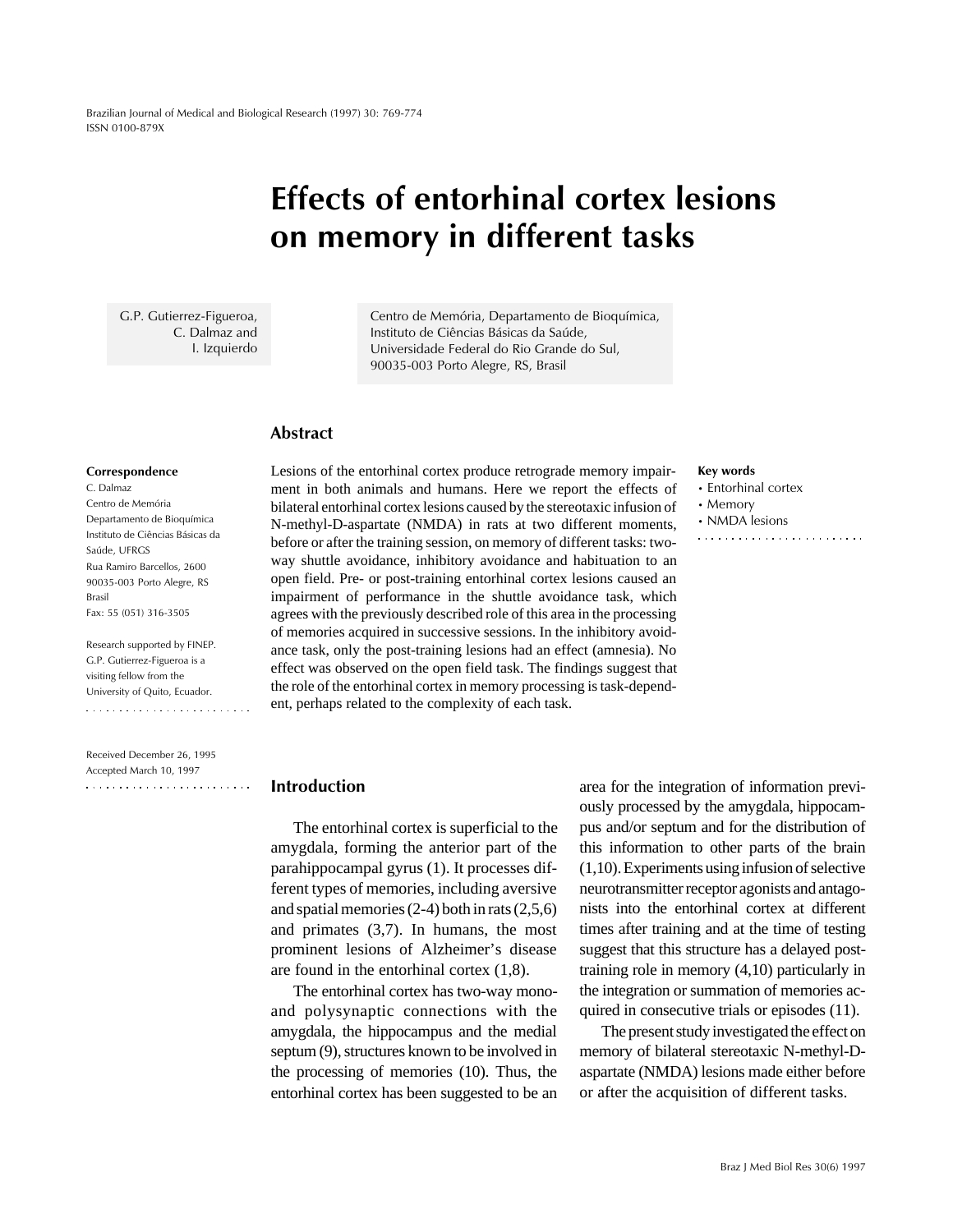# **Material and Methods**

### **Subjects**

Male adult Wistar rats (90-120 days, weighing 230-270 g) from our breeding stock were housed in groups of 4 animals per cage and kept under a normal 12-h dark/light cycle with food and water *ad libitum*.

#### **Surgical procedures**

The animals were anesthetized with Thionembutal (thiopental sodium, 40 mg/ kg, *ip*), and placed in a stereotaxic apparatus. The needle (31 gauge) connected to a Hamilton syringe  $(5 \mu l)$  and attached to the stereotaxic injector was gently lowered into the entorhinal cortex through a skull hole using the following coordinates (bregma system), according to the atlas of Paxinos and Watson (12):  $AP = -0.67$  cm,  $LL = +0.50$  cm, and  $DV = -0.58$  cm from the dura mater, with the nosebar at -0.33 cm from the interaural line. A bilateral infusion (0.5 µl/structure) of 10 mg/ml NMDA was manually delivered for 2 min, for a total dose of 5 µg per structure. The needle was withdrawn slowly after 5 min (13,14). Immediately after surgery the animals received an intramuscular injection of penicillin. The animals were allowed to recover for 1 week before being submitted to the behavioral tasks (training and testing, in the case of pretraining lesion) or to the test session (post-training lesion). Control animals were injected with saline.

## **Behavioral procedures**

*Step-down inhibitory avoidance*. The animals were trained and tested for the oneway step-down inhibitory task using a 50 x 25 x 25-cm plywood box with a glass-wall front and a floor consisting of 1-mm bronze bars spaced 10 mm apart (15). The left end of the grid was covered with a 5-cm high, 25 cm wide, and 7.5-cm long wood platform. During the training trial, the animals were gently held by their bodies and lowered onto the platform with their noses pointing to the left corner, when a timer was activated. The timer measured the latency to step down (i.e., all four paws on the grid) when an intermittent footshock (0.5 mA, 60 Hz) was delivered until the animal climbed back onto the platform. In the test session, the animals were again placed on the platform. No footshock was given in the testing session. A 300-s ceiling was imposed on testing session latency measurements; latencies ≥300 s were counted as 300 s. Differences in testingtraining session latencies were used as retention scores.

*Two-way active avoidance*. The animals were trained and tested in a two-way active avoidance task in an automatic 50 x 25 x 25 cm opaque acrylic shuttle-box whose floor was a grid of bronze bars 1 mm in diameter spaced 10 mm apart (16). Both the training and the test sessions consisted of 30-tone footshock trials preceded by 3-min free exploration of the shuttle-box, with no stimulation. In each session, the intertrial interval varied at random from 10 to 50 s. Each 7-s tone was immediately followed by a 0.5-mA footshock delivered until the animals crossed the midline. The shock was omitted if the animals crossed to the opposite side of the grid during the tone (avoidance response). The difference in the avoidance responses between the test and the training trials was used as the measure of retention (17,18).

*Habituation to an open field*. A 50-cm high, 40 x 60-cm open field made of brown plywood with a frontal glass wall was used (15). The floor was subdivided into 12 equal 13.3 x 15.0-cm rectangles delimited by white lines. Both in the training and in the test sessions, the animals were gently placed facing the left corner and allowed to explore the arena for 3 min. Rearings and line crossings were counted in both sessions. The difference in the number of rearings and crossings between the test and the training trials was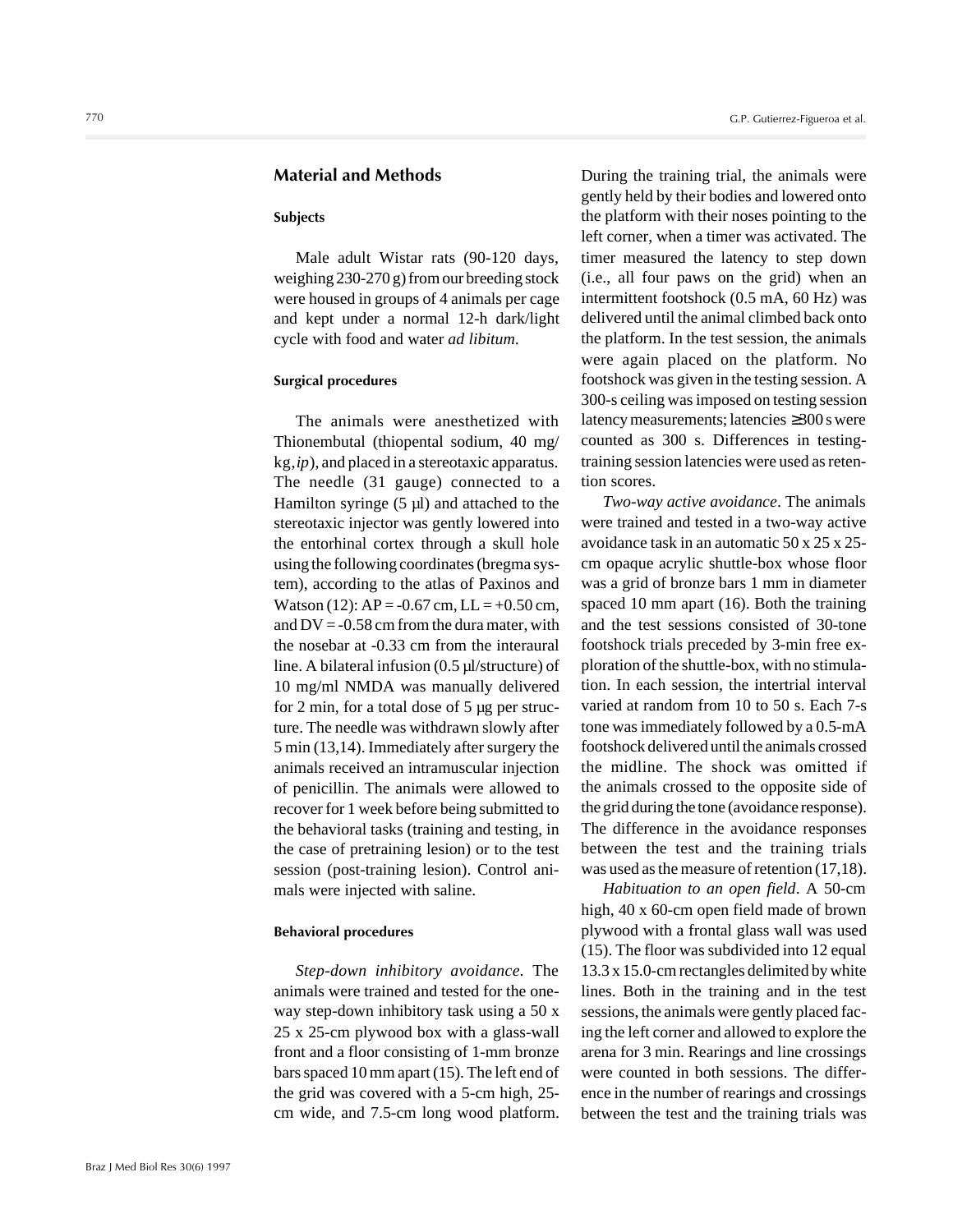used as the measure of retention.

#### **Histological analysis**

After the behavioral studies, exact placement of the site of injection (lesion) was determined histologically. The rats were anesthetized with an overdose of Thionembutal and perfused with saline solution followed by 10% formaldehyde solution. Slices were stained with hematoxylin-eosin. The location of the lesion is shown in Figure 1. Behavioral data from only the animals with the lesion located in the intended site were used.

## **Experimental design**

In each experiment the rats were randomly assigned to the different experimental groups.

In Experiment 1, the animals were submitted to the surgical procedures. After one week for recovery, lesioned and control rats were submitted to only one behavioral task: step-down inhibitory avoidance, two-way active avoidance or habituation to the open field.

In Experiment 2, the animals were divided into three groups, and each group was trained in one of the behavioral tasks used: step-down inhibitory avoidance, two-way active avoidance or habituation to the open field. Twenty-four hours later, the rats were submitted to the surgical procedures, with half of the animals in each group receiving saline and the other half NMDA injections. After one week for recovery, the animals were submitted to the respective test session.

In both experiments, the researcher who collected the behavioral data was blind to the condition of the animals (control or lesioned).

#### **Statistical analysis**

Parametric data are reported as means  $\pm$ 

SEM and were analyzed by the Student *t*test. Nonparametric data are reported as median (interquartile range) and were analyzed by the Mann-Whitney U-test.

## **Results**

# **Experiment 1: Effect of pretraining lesion of the entorhinal cortex on memory of different tasks**

In the two-way active avoidance task there was no significant difference in training performance between groups  $(t(14) =$ 0.18; P>0.05, Student *t*-test). Control animals showed better retention scores when compared to NMDA-lesioned animals (t(14) = 2.91; P<0.02, Student *t*-test) (Figure 2).







Figure 2 - Effect of a pretraining lesion of the entorhinal cortex on performance in a two-way active avoidance task. Data are reported as means  $\pm$  SEM (N = 8 animals/group). \*P<0.005 compared to the training session (paired Student *t*-test). \*\*P<0.02 compared to the control group (unpaired Student *t*-test).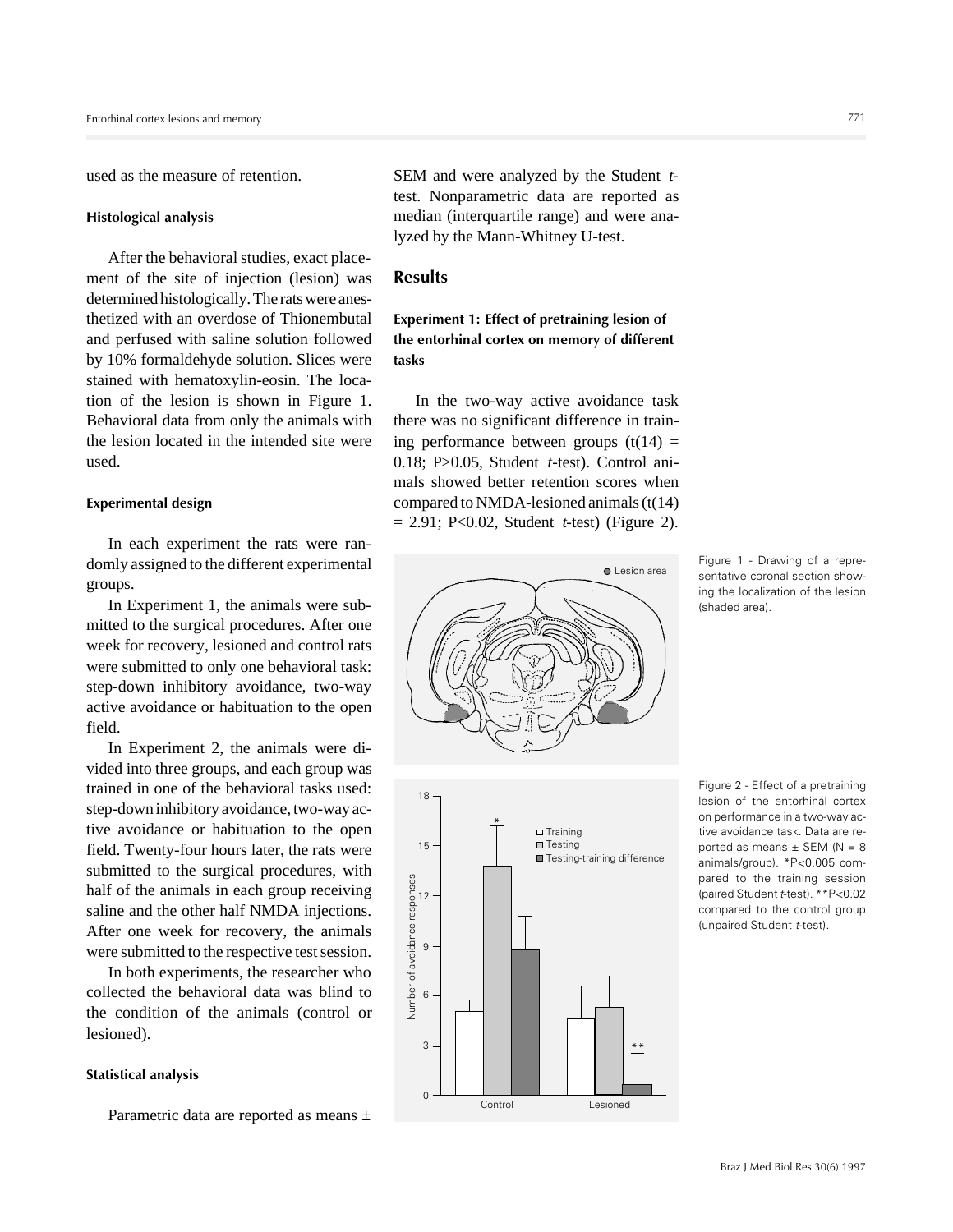Figure 3 - Effect of a pretraining lesion of the entorhinal cortex on performance in a step-down inhibitory avoidance task. Data are reported as median (interquartile range) ( $N = 8$  animals/ group). There were no significant differences between groups (P>0.05, Mann-Whitney U-test).

Figure 4 - Effect of a pretraining lesion of the entorhinal cortex on performance in an open field task. Data are reported as means  $\pm$  SEM (N = 10 animals/ group). There were no significant differences between groups (P>0.05, Student *t*-test). \*P<0.05 compared to the training session (paired Student *t*-test).

Figure 5 - Effect of a post-training lesion of the entorhinal cortex on performance in a two-way active avoidance task. Data are reported as means  $\pm$  SEM (N = 9 animals/group). \*P<0.002 compared to the training session (paired Student *t*-test). \*\*P< 0.001 compared to the control group (unpaired Student *t*-test).







Comparison of training and testing sessions showed a significant difference in the control group  $(t(7) = 4.27; P < 0.005$ , Student paired *t*-test), while no difference was found in the NMDA-lesion group  $(t(7) = 0.33)$ ; P>0.05, paired Student *t*-test).

In the step-down inhibitory avoidance task there was a significant difference between groups in the training session  $(t(14) =$ 2.80; P<0.02, Student *t*-test). The NMDAlesioned group had a lower latency to step down  $(3.63 \pm 0.91)$  compared to the saline group (8.50  $\pm$  1.49). In the testing session, there was no difference in performance between groups  $(U = 24.0; P > 0.05, Mann-$ Whitney U-test) (Figure 3).

In the habituation to the open field there was no significant difference in training or testing performance between groups (P>0.05, Student *t*-test). Both groups showed a significant difference between training and testing sessions (P<0.05, paired Student *t*-test), which is interpreted as an adequate memory for the task (Figure 4).

# **Experiment 2: Effect of post-training lesion of the entorhinal cortex on memory of different tasks**

In the two-way active avoidance task there was no significant difference in training performance between groups  $(t(16) =$ 1.65; P>0.05, Student *t*-test). Control animals showed better retention scores when compared to NMDA-lesioned animals (P<0.001, Student *t*-test) (Figure 5). Comparison of training and testing sessions showed a significant difference in the control group  $(t(8) = 4.5; P<0.002$ , paired Student *t*-test), while no difference was found in the NMDA-lesioned group  $(t(8) = 1.96)$ ; P>0.05, paired Student *t*-test).

In the step-down inhibitory avoidance task there was no significant difference between groups in the training session  $(t(14) =$ 1.83; P>0.05, Student *t*-test). In the testing session there was a significant difference in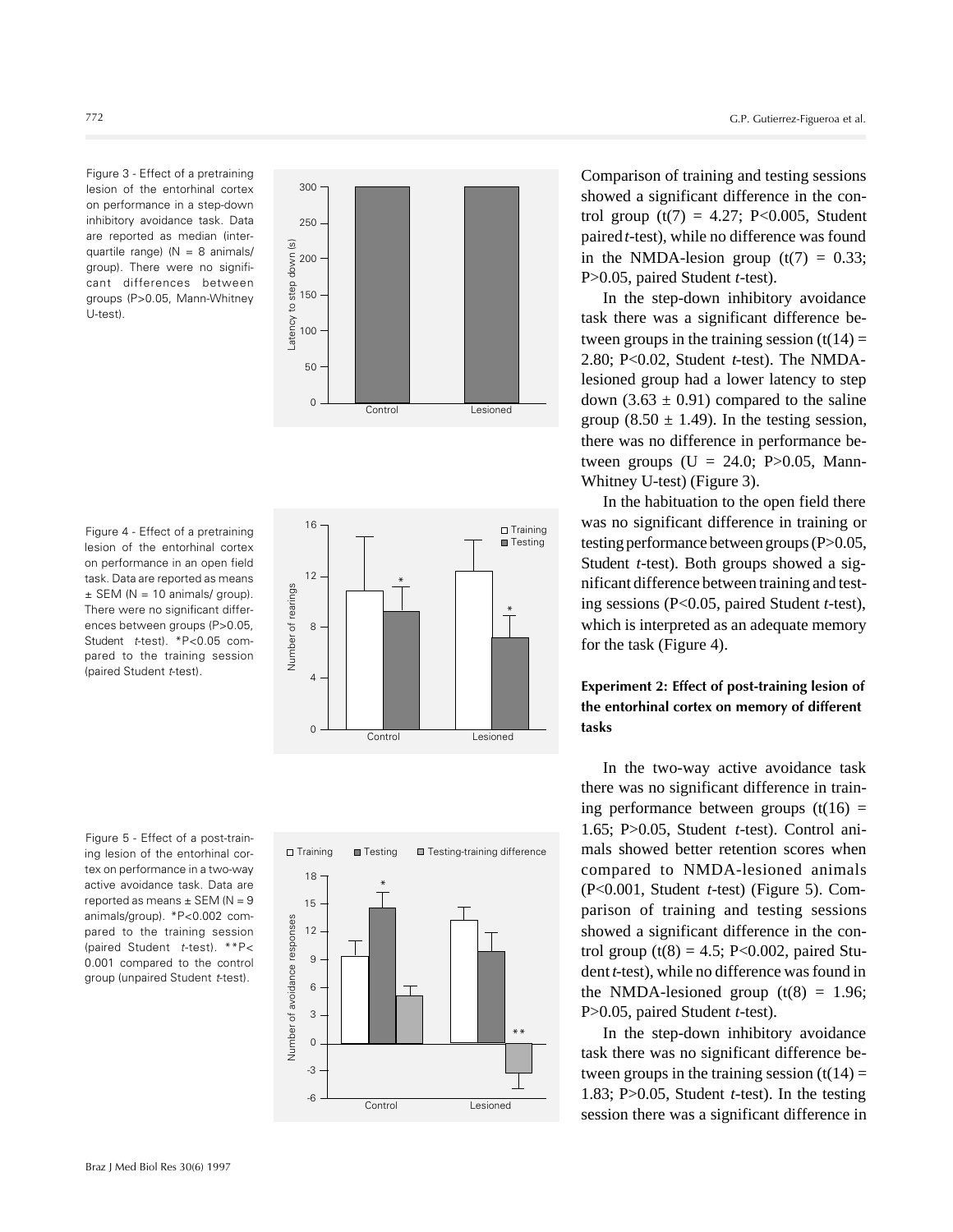performance between groups ( $U = 8$ ; P<0.02, Mann-Whitney U-test). The NMDA-lesioned group had a lower latency to step down, suggesting a deficit of memory for this task (Figure 6).

In the habituation to the open field there was no significant difference in training or testing performance between groups (P>0.05, Student *t*-test). Both groups showed a significant difference between training and testing sessions (P<0.05, paired Student *t*-test), which is interpreted as an adequate memory for the task (Figure 7).

# **Discussion**

The results show that bilateral NMDA lesions of the entorhinal cortex have taskspecific effects on memory. In the two-way shuttle avoidance, memory impairment was observed with both pre- and post-training lesions. In the inhibitory avoidance, only post-training lesions had an amnestic effect, which was far from complete. In this task, pretraining lesions caused a significant difference between groups in the training session, that may have been due to motor impairment, with a consequent alteration in behavior. However, this was not the case, since intertrial crossings in the two-way active avoidance, or crossings in the habituation to the open field presented no difference. Furthermore, in the testing session of inhibitory avoidance there was no difference in performance between groups. In the open field task neither pre- nor post-training lesions had any effect.

The higher sensitivity of the shuttle avoidance task to entorhinal cortex lesions is consistent with the idea that this area may play an integrative role in information processing of successively acquired memories, since this task involves several consecutive trials (4,11,19-21).

The entorhinal cortex could, in principle, be involved in different aspects of memory processing: acquisition, consolidation and





retrieval. The impairment of performance in shuttle avoidance caused by pretraining lesions may be due to an effect on any of these phases. The results with post-training lesions suggest that its primary effect might be on consolidation and/or retrieval. Previous studies (4,10,11) have suggested a major role for this structure in late consolidation. Willner et al. (20), however, have shown that the entorhinal cortex does also participate in acquisition, although its role does not become manifest unless this structure is hindered within the late post-training period.

Another way of viewing these findings is that the effect of the NMDA lesions of the entorhinal cortex is correlated with the asso-

Figure 6 - Effect of a post-training lesion of the entorhinal cortex on performance in a stepdown inhibitory avoidance task. Data are reported as median (interquartile range) ( $N = 8$  animals/ group). \*P<0.05 compared to the control group (Mann-Whitney U-test).

Figure 7 - Effect of a post-training lesion of the entorhinal cortex on performance in an open field task. Data are reported as means  $\pm$  SEM (N = 10 animals/ group). There were no significant differences between groups (P>0.05, Student *t*-test). \*P<0.005 compared to the training session (paired Student *t*test).